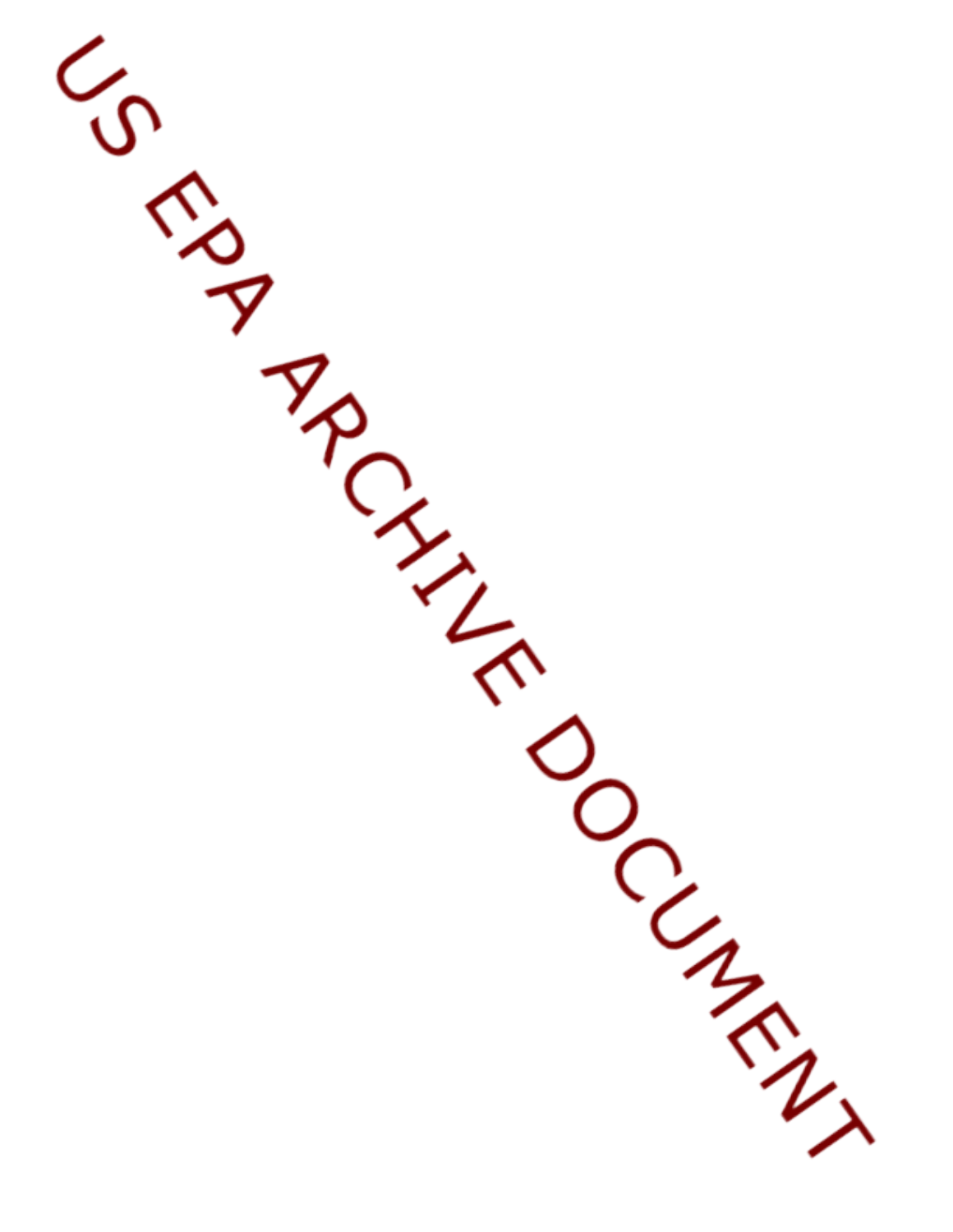# **Consumer Factsheet on: ASBESTOS**

#### [List of Contaminants](http://www.epa.gov/safewater/hfacts.html)

 As part of the Drinking Water and Health pages, this fact sheet is part of a larger publication: **National Primary Drinking Water Regulations** 

 States Environmental Protection Agency (EPA). This is a factsheet about a chemical that may be found in some public or private drinking water supplies. It may cause health problems if found in amounts greater than the health standard set by the United

#### **What is Asbestos and how is it used?**

 materials, brake pads, and cement pipe often used in distributing water to communities. Asbestos is a fibrous mineral occurring in natural deposits. Because asbestos fibers are resistant to heat and most chemicals, they have been mined for use in over 3,000 different products, including roofing

# **Why is Asbestos being regulated?**

 based solely on possible health risks and exposure, are called Maximum Contaminant Level Goals. In 1974, Congress passed the Safe Drinking Water Act. This law requires EPA to determine safe levels of chemicals in drinking water which do or may cause health problems. These non-enforceable levels,

 The MCLG for asbestos has been set at 7 million fibers per liter of water (M.L.) because EPA believes this level of protection would not cause any of the potential health problems described below.

 Based on this MCLG, EPA has set an enforceable standard called a Maximum Contaminant Level (MCL). MCLs are set as close to the MCLGs as possible, considering the ability of public water systems to detect and remove contaminants using suitable treatment technologies.

 should it occur in drinking water. The MCL has also been set at 7 M.L. because EPA believes, given present technology and resources, this is the lowest level to which water systems can reasonably be required to remove this contaminant

These drinking water standards and the regulations for ensuring these standards are met, are called National Primary Drinking Water Regulations. All public water supplies must abide by these regulations.

### **What are the health effects?**

Short-term: Asbestos is not known to cause any health problems when people are exposed to it at levels above the MCL for relatively short periods of time.

 above the MCL: lung disease; cancer. Long-term: Asbestos has the potential to cause the following effects from a lifetime exposure at levels

### **How much Asbestos is produced and released to the environment?**

Asbestos fibers may be released from natural sources such as erosion of asbestos-containing ores, but the primary source is through the wear or breakdown of asbestos-containing materials, particularly from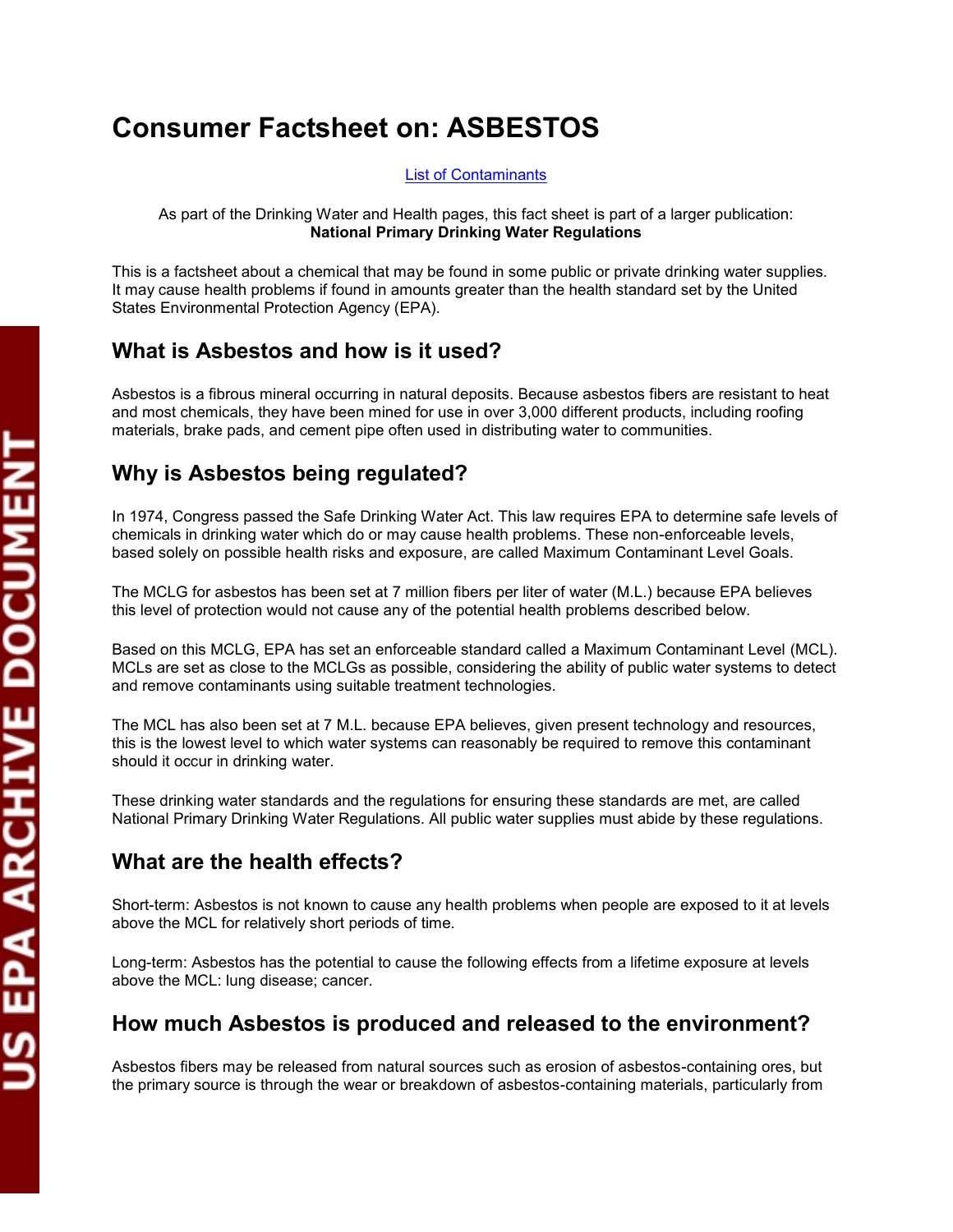the wastewaters of mining and other industries, and by the use of asbestos cement pipes in water supply systems.

 totaled nearly 9 million lbs. These releases were primarily from asbestos products industries which use From 1987 to 1993, according to the Toxics Release Inventory, asbestos releases to water and land asbestos in roofing materials, friction materials, and cement. The largest releases occurred in Pennsylvania and Louisiana.

### **What happens to Asbestos when it is released to the environment?**

 As a naturally occurring substance, asbestos can be present in surface and ground water. Small fibers may be carried long distances by water currents before settling. Asbestos fibers do not bind to soils, but nevertheless do NT migrate to ground water through soils. Asbestos is not expected to accumulate in aquatic life.

#### **How will Asbestos be detected in and removed from my drinking water?**

 The regulation for asbestos became effective in 1992. Between 1993 and 1995, EPA required your water supplier to collect water samples once and analyze them to find out if asbestos is present above 7 M.L.. If it is present above this level, the system must continue to monitor this contaminant once every 3 months.

If contaminant levels are found to be consistently above the MCL, your water supplier must take steps to reduce the amount of asbestos so that it is consistently below that level. The following treatment methods have been approved by EPA for removing asbestos: Coagulation/Filtration, Direct and Diatomite Filtration, Corrosion Control.

# **How will I know if Asbestos is in my drinking water?**

If the levels of asbestos exceed the MCL, the system must notify the public via newspapers, radio, TV and other means. Additional actions, such as providing alternative drinking water supplies, may be required to prevent serious risks to public health.

 States Environmental Protection Agency (EPA). This is a factsheet about a chemical that may be found in some public or private drinking water supplies. It may cause health problems if found in amounts greater than the health standard set by the United

### **Drinking Water Standards:**

MCLG: 7 M.L. (million fibers per liter)

MCL: 7 M.L.

### **Asbestos Releases to Water and Land, 1987 to 1993 (in pounds):**

|               | Water  | Land      |
|---------------|--------|-----------|
| <b>TOTALS</b> | 32,650 | 8,620,439 |
|               |        |           |

**Top Five States\***